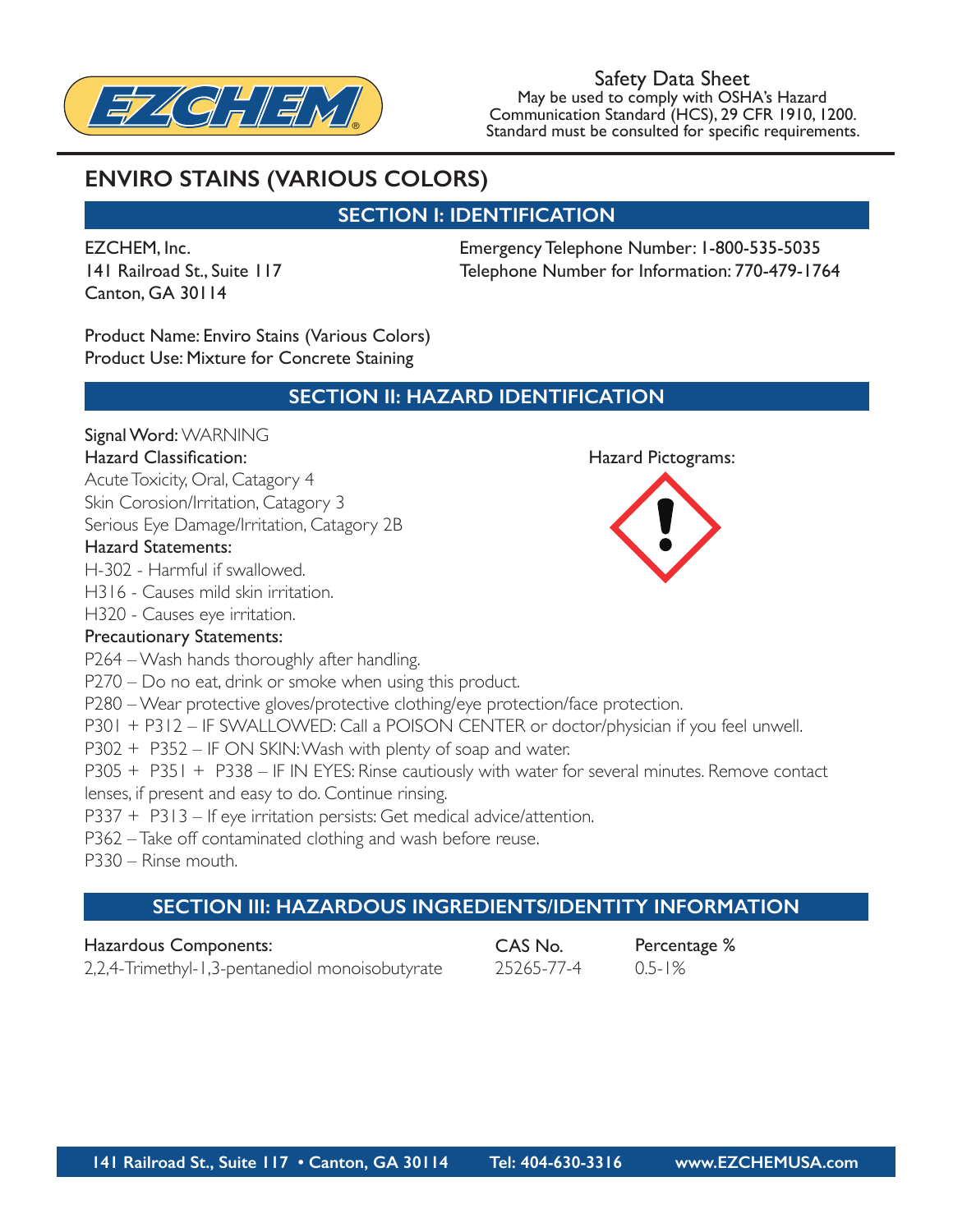

Safety Data Sheet May be used to comply with OSHA's Hazard Communication Standard (HCS), 29 CFR 1910, 1200. Standard must be consulted for specific requirements.

### **SECTION IV – FIRST AID MEASURES**

General Information: Immediately remove any clothing soiled by the product and launder before reuse. After inhalation: In case of unconsciousness place patient stably in side position for transportation. After skin contact: Immediately wash with water and soap and rinse thoroughly.

After eye contact: Rinse opened eye for several minutes under running water. Call a doctor if irritation persists. Remove contact lenses, if present. Hold eyelids apart and flush with water for at least 15 minutes. After ingestion: Immediately call a doctor. Induce vomiting if advised to by medical professionals. Drink copious amounts of water and provide fresh air. Never give anything by mouth to an unconscious person. Most Important Symptoms and Effects:

Acute: No acute symptoms are expected.

Delayed: None.

**SECTION V – FIRE AND EXPLOSION HAZARD DATA**

Suitable Extinguishing Media: Use extinguishing measures that are appropriate to local circumstances and the surrounding environment.

Unsuitable Extinguishing Media: None known

Fire Hazard: Non-Flammable

Explosion Hazard: None

Reactivity: Not reactive.

Products of Combustion: NA

Special Hazards Arising from the Substance or Mixture: None known.

Special Remarks and Advice for Firefighters: Wear self contained breathing apparatus and firefighter's protective clothing.

### **SECTION VI – ACCIDENTAL RELEASE MEASURES**

Personal precautions, protective equipment and emergency procedures: Wear protective equipment (See section VIII). Keep unprotected persons away.

Methods and material for containment and cleaning up:

Spill Response: Absorb with liquid-binding material (sand, diatomite, acid binders, universal binders, sawdust) and place in a sealable container.

Waste Disposal: Seal container and dispose of at an approved waste disposal sight as permitted by local and federal regulations for non-hazardous material.

Environmental precautions: Not an enviromental hazard.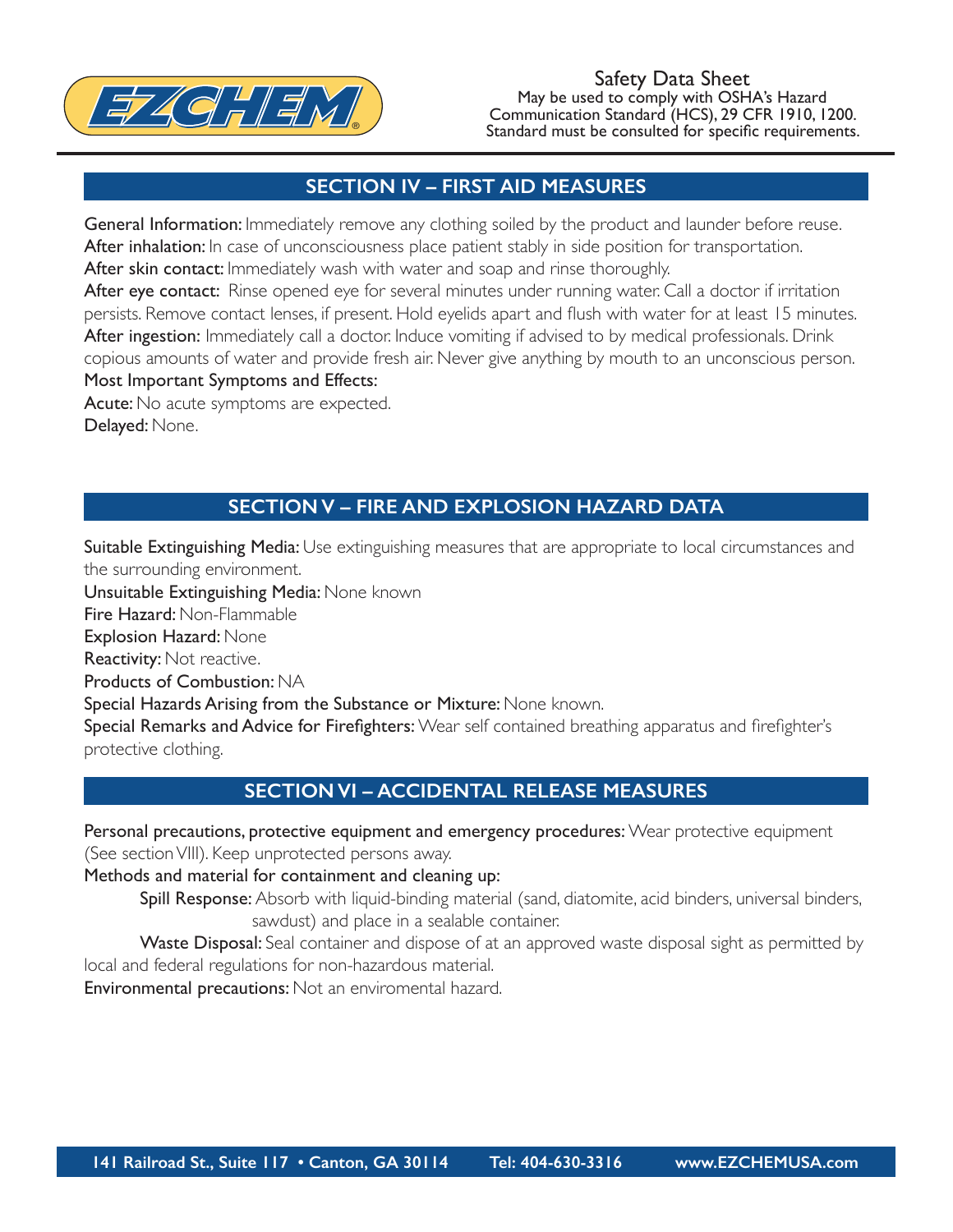

### **SECTION VII – PRECAUTIONS FOR SAFE HANDLING AND STORAGE**

#### **Handling**

Precautions for safe handling: Wash hands after using. Do not contaminate food or feed stuff. Ensure good ventilation/exhaustion at the workplace.

#### Additional Hazards:

Hygiene Measures: Keep away from foodstuffs, beverages and feed. Immediately remove all soiled and contaminated clothing. Wash hands before breaks and at the end of work. Avoid contact with the eyes and skin.

Storage

Storage Conditions: Store in the original container, tightly sealed.

**Storage Area:** Store at room temperature.

Incompatible Products and Materials: Acids, strong oxidizing agents and bleach.

### **SECTION VIII – EXPOSURE CONTROL MEASURES**

Exposure Limits: NE

Appropriate Engineering Controls: Good ventilation.

#### Personal Protective Equipment:



Hand: Protective Gloves. Wear gloves of adequate length to offer appropriate skin protection from splashes. Nitrile, Butyl and PVC gloves have been found to offer adequate protection for incidental contact. Eye: Safety Glasses/Goggles Skin and Body: None required. Respiratory: Use when in enclosed areas.

Additional Information: None.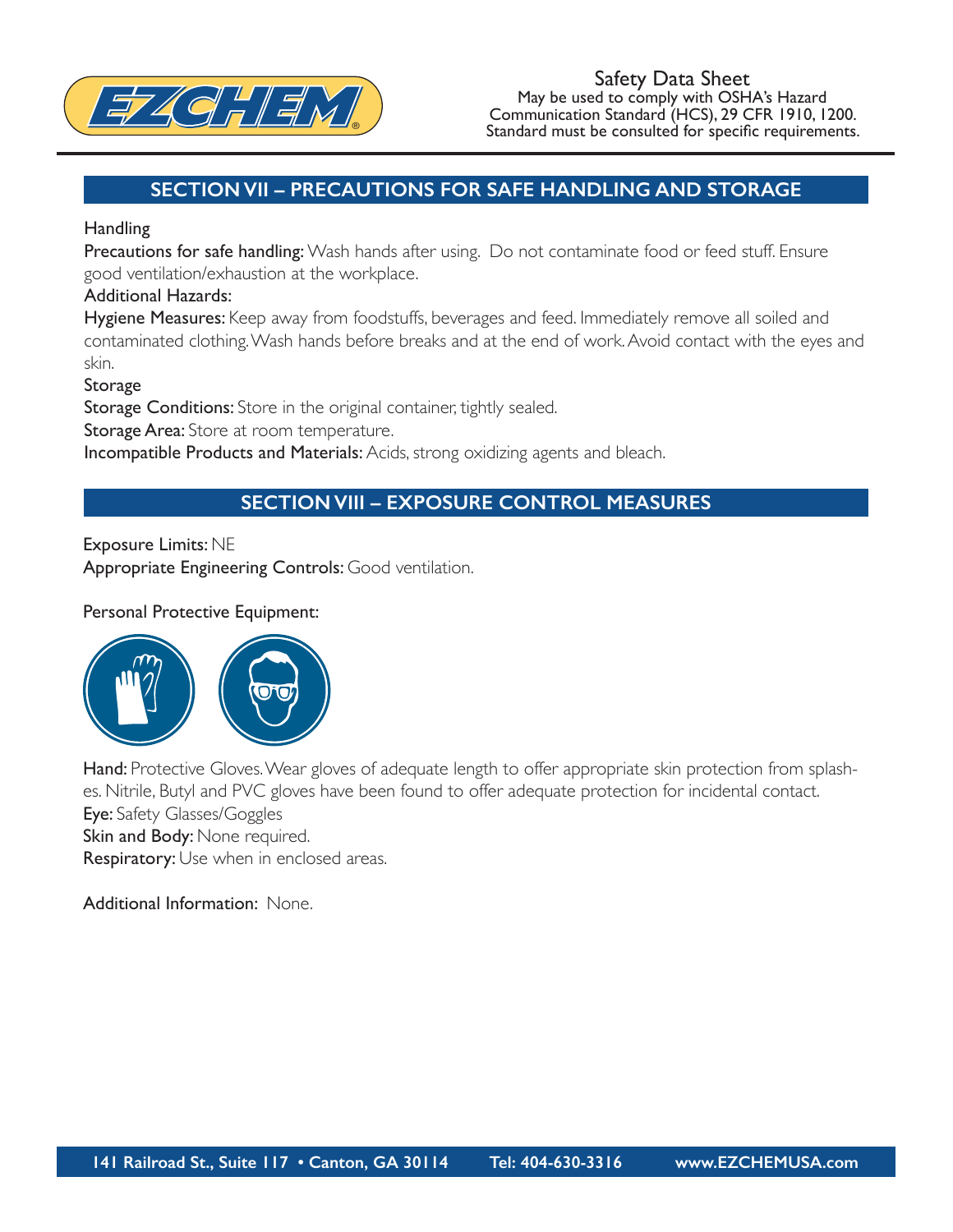

#### Safety Data Sheet May be used to comply with OSHA's Hazard Communication Standard (HCS), 29 CFR 1910, 1200. Standard must be consulted for specific requirements.

### **SECTION IX – PHYSICAL/CHEMICAL CHARACTERISTICS**

| Form: Liquid                  |
|-------------------------------|
| Color: Milky various colors   |
| Odor: Slight Odor             |
| $8-9$                         |
| NA.                           |
| NA                            |
| NA.                           |
| Product is not self-igniting. |
| NA.                           |
| $1.02$ g/cm <sup>3</sup>      |
| <b>NE</b>                     |
| Miscible                      |
| <b>NE</b>                     |
| Non-flammable                 |
| ne                            |
|                               |

#### **SECTION X – REACTIVITY DATA**

Conditions to be avoided: No decomposition if used according to specifications. Incompatible materials: Strong oxidizing agents, alkalis and acids. Hazardous Decomposition Products: No dangerous decomposition products known. Reactivity: Not reactive. Chemical Stability: Stable. Possibility of Hazardous Reactions: None.

### **SECTION XI – TOXICOLOGICAL INFORMATION**

Acute toxicity: Harmful if swallowed.

Likely Route of Exposure: Skin.

Exposure Symptoms:

Eyes: Pain, redness, blurred vision, may form film.

Skin: Irritation, drying.

Inhalation: Headache, dizziness, narcosis.

Ingestion: Nausea, abdominal pain, diarrhea, toxic reaction, CNS depression.

Effects (Short-term, Long-term):

Immediate: Eyes.

Delayed: Ingestion.

Chronic: None known.

Carcinogenicity: No.

Sensitization: No sensitizing effects known.